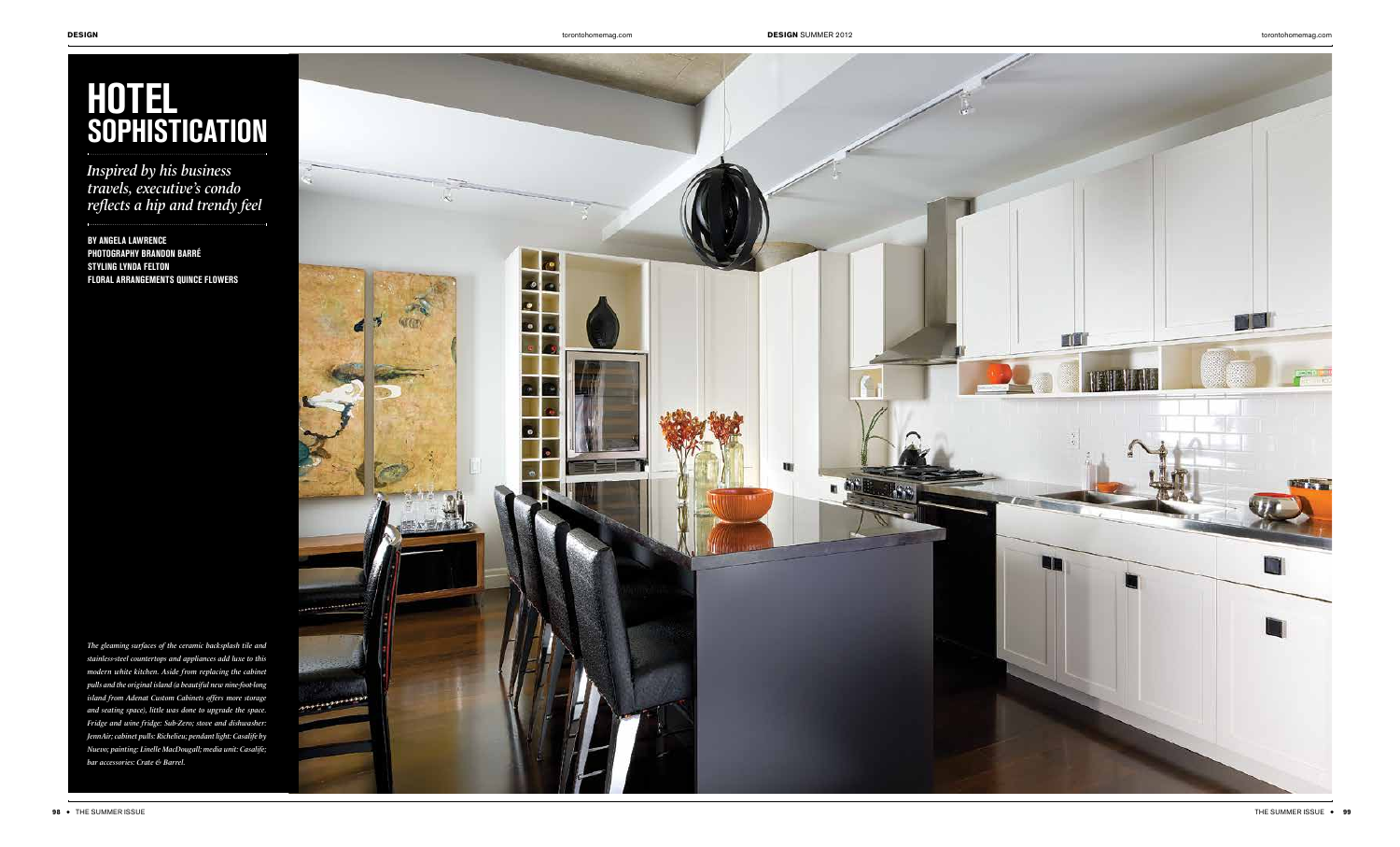*The dining area's custom high-top table from Merlo Woodworking not only seats 10 comfortably, it's the focal point of the condo's glam hotel-inspired design. The side chairs, covered with faux ostrich leather, are accented with a striped fabric from Maharam that was used throughout the condo. Ultra-modern chrome end chairs and a stunning chrome chandelier from Casalife add visual drama.* 



As luck would have it, his sister had the perfect young interior designer to meet his needs: Natalie Chong, owner of Nest Design Studio. "Natalie had worked on my sister's condo at Granite Place and did an excellent job," he says. "It was a fluke that she shared with me how happy she was with the work that Natalie had done for her."

"My inspiration for the overall colour scheme was a Maharam stripe fabric," says Chong, describing the black fabric with multicoloured stripes–white, blue and persimmon orange–that she used as an accent throughout the condo.  $\mathfrak{F}$ 

He hired Chong to help him transform his space. The timing couldn't have been better. "I'm often out of town and trusted that her expertise would serve me well," he says. To start their working relationship, Chong clarified what he was trying to achieve and then confirmed that they were on the same page. "The opportunity here was that the space needed to reflect a hotel feeling, but also be more luxurious," says Chong, who clearly understood the owner's vision.

She kicked off the project by changing the dark wood-paneled walls in the entrance and living room. "They gave the space a very formal look," says the owner. "I wanted a comfortable, casual feel so I was determined to cover the dark wood." Chong's solution? Several coats of Benjamin Moore's Chelsea Gray paint. Now, instead of overwhelming the space, the walls recede into the background.

## *"I wanted to create a space that would be ideal as a rental."*

**Located in one of Toronto's trendiest** neighbourhoods, this sweeping King Street West condo is a bold mix of industrial chic and glossy vintage glamour. With wide-open spaces that flow seamlessly into one another, and a 47-foot-long balcony that spans the length of the condo, this home was built for relaxed, sophisticated living.

And, that's exactly what the homeowner was looking for, though he didn't know it at the time. He originally purchased the condo as a rental property, but later decided to customize it for himself. "I wanted to create a space that would be ideal as a rental. It had to be trendy yet durable," he says. "But my personal situation changed just after I bought it, so I decided to move in instead."

That meant designing something much more personal, and the previous owners gave him a lot to work with. "I was fortunate to have incredible built-in closets and drawers, and a modern kitchen, so there wasn't a lot of major structural work to be done. It just needed to be modernized and cleaned up."

As an executive who travels a lot for business, he used his hotel stays as design inspiration. He knew he wanted his 1,500-square-foot two bedroom, two bathroom home to have the sophistication of a boutique hotel ... taken up a notch. "My goal was to create a space that has a similar hip and trendy feel that you'd find in one of the many W Hotels around the world," he says.

*"My inspiration for the overall colour scheme was a Maharam stripe fabric."*

*Elegant architectural elements in the living area juxtapose with industrial materials in the den beyond. One of the strengths of the condo's decor, however, is how seamlessly it flows from one open space to the next. Here, the colour scheme in the living room is echoed in the den where an orange desk is the centre of attention. Living room chair: Crate & Barrel; pillow: In Vu Drapery; living room rug: Elte; desk and globe lamp in den: Black Pug DMK; storage unit: Ikea; shelves: West Elm; artwork: Soho Art and Custom Framing; rug: Crate and Barrel; stool: Queen West Antique Centre; stool reupholstery: Grand Dukes Design Upholstery.*

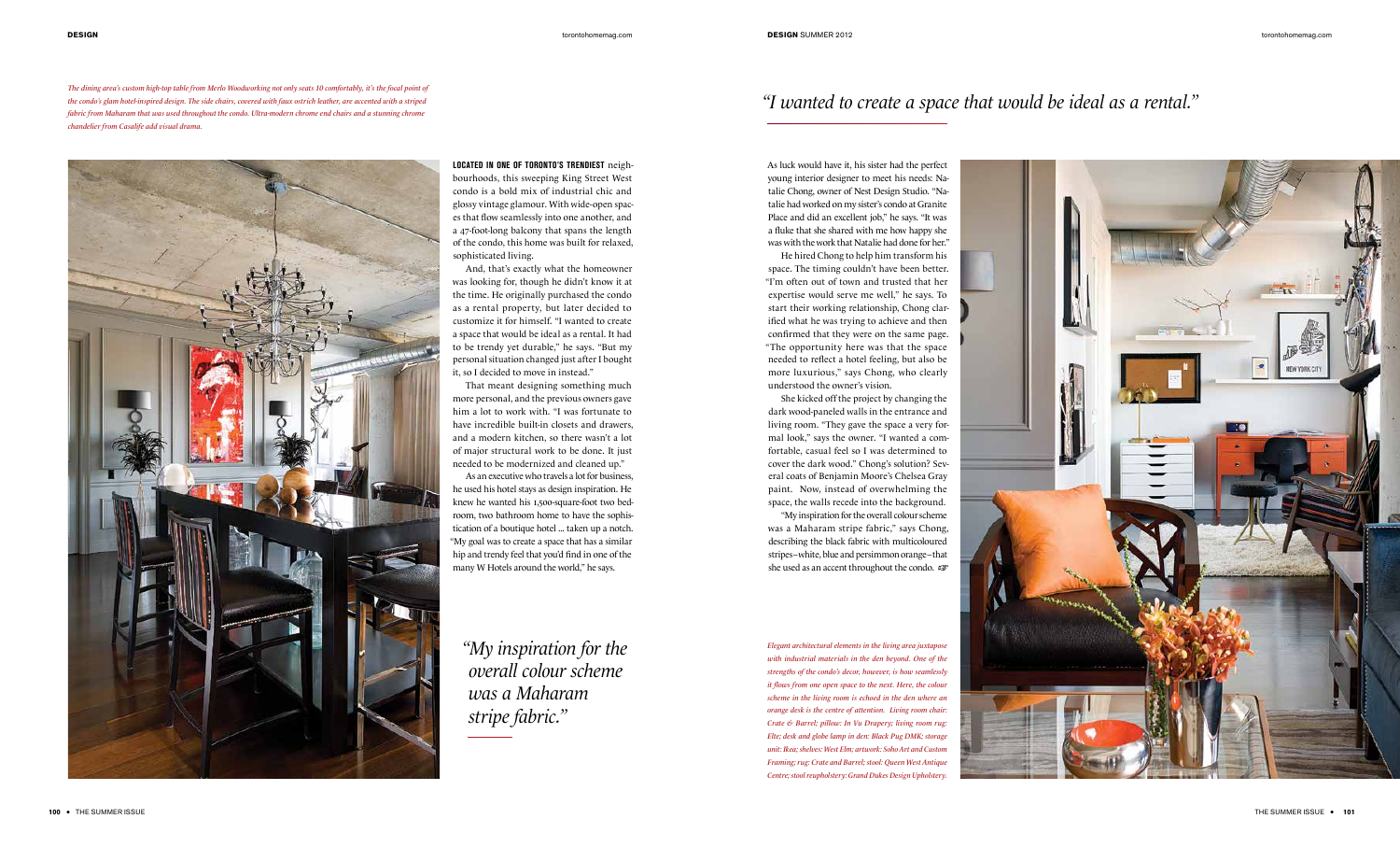

In the living room, the fabric inspired the selection of a blue velvet-studded sofa and punchy orange throw cushions. There's also a velvet-upholstered bench, two oversized armchairs from Crate & Barrel, an over-sized coffee table, and two end tables and lamps all from Mitchell Gold + Bob Williams. "It's definitely somewhat eclectic," says Chong, who included several vintage pieces, including a vintage Eames chair in the den.

Another glam element found in almost every area of the condo is faux ostrich leather. "I chose it for its chic durability," says Chong, who used it on the bar stools in the dining area and kitchen, and on occasional chairs in the living room and master bedroom. "We used so much of it, we ran out and had to find another manufacturer so some is glossy and some matte, but it still works," she says.

In the adjacent dining area, Chong took the owner's love of entertaining to a whole new level, literally. Instead of a traditional dining table, she selected a counter-height granite-topped table that seats 10. "The high-top dining table and comfortable bar chairs are great for dinner parties and stand up entertaining," says the owner, who likes to host casual gatherings.

Because Chong's interpretation of a luxurious boutique hotel decor includes the use of glossy finishes, she anchored the dining table with two ultra- modern mirrored-chrome bar chairs that the homeowner fell in love with. "The chairs only came in counter height so they actually inspired the choice of dining table," says Chong.

*The condo's hip boutique hotel-inspired design is evident here in the living room where modern elegance and vintage glamour meet. "I definitely wanted it to feel like all the design choices were intentional," says designer Natalie Chong. "It's an open space that has an entertaining feel and that's important to the owner." Velvet bench, sofa, cushions on chairs: Grand Dukes Design & Custom Upholstery; wood stump tables: Hideaway Antiques; chairs: Crate and Barrel; table lamps, coffee table and side tables: Mitchell Gold + Bob Williams; throw pillows: In Vu Drapery; rug: Elte; custom velvet draperies and throw pillows: Your Sweet Home.*

## *"It's definitely somewhat eclectic."*